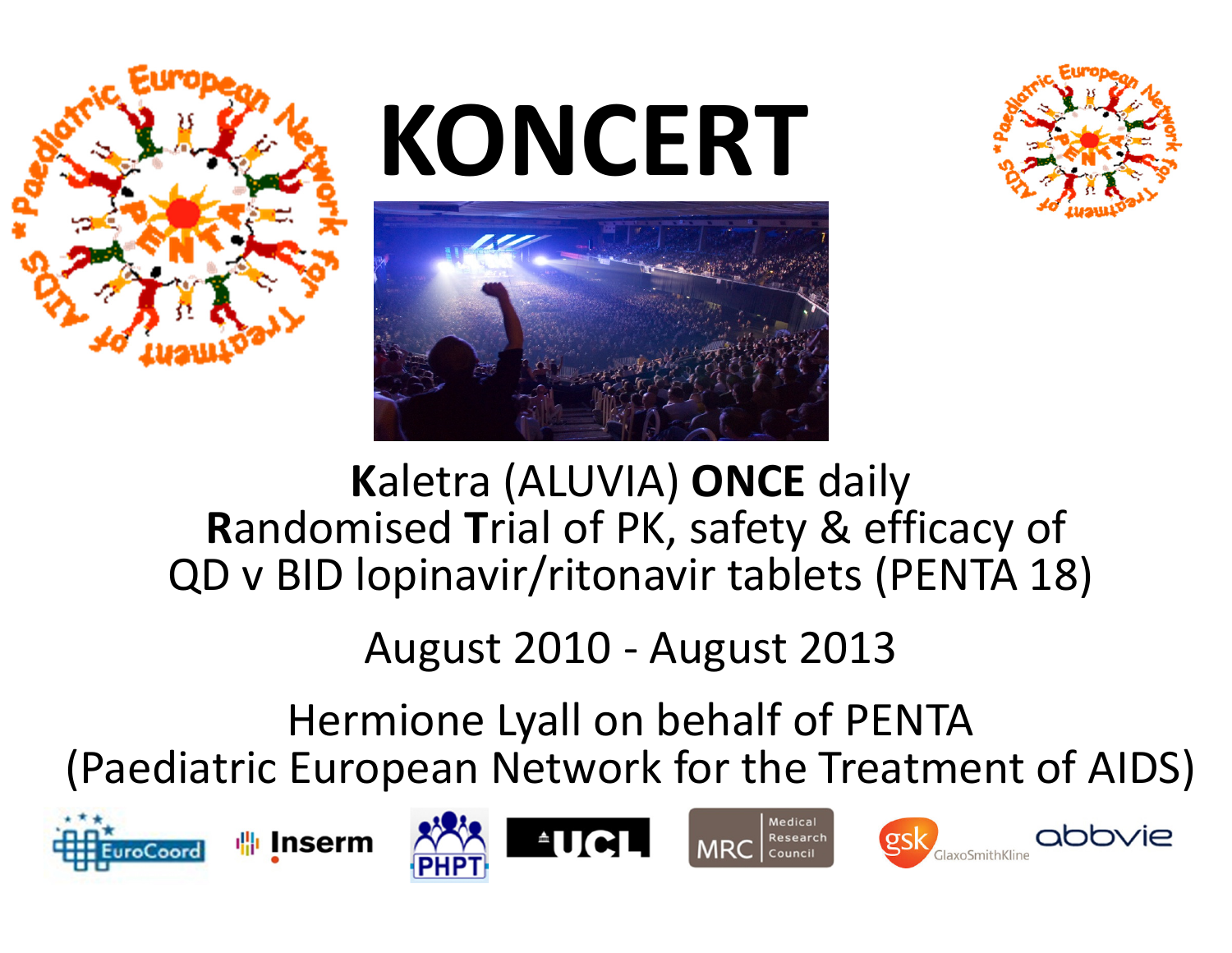### **DISCLOSURE and ACKNOWLEDGEMENTS**

The KONCERT trial (PENTA 18) was sponsored by the Paediatric European Network for Treatment of AIDS (PENTA) Foundation. Funding was provided by the European Union Seventh Framework Programme (FP7/2007-2013) under EuroCoord grant agreement nº 260694 with financial support from AbbVie Laboratories. AbbVie Laboratories provided lopinavir/r tablets for patients in Germany, Thailand, Brazil, France, Spain, Portugal, Romania and Argentina. GSK provided abacavir and lamivudine for patients in Thailand.

#### **We thank all of the Children, Families, and Staff from the Clinical and Trial Centres participating in the KONCERT trial**

**PENTA Steering Committee:** J-P Aboulker, A Babiker, J Ananworanich, E Belfrage, S Bernardi, R Bologna, D Burger, K Butler, G Castelli, P Clayden, A Compagnucci, JH Darbyshire, M Debré, R de Groot, M Della Negra, A De Rossi, A Di Biagio, D Duicelescu, A Faye, V Giacomet, C Giaquinto (chairperson), DM Gibb, I Grosch-Wörner, N Klein, M Lallemant, M Hainault, L Harper, J Levy, H Lyall, M Mardarescu, MJ Mellado Peña, M Marczynska, D Nadal, L Naver, T Niehues, C Peckham, D Pillay, J Popieska, JT Ramos Amador, C Rudin, Y Saïdi, M Sharland, HJ Scherpbier, C Thorne, PA Tovo, G Tudor-Williams, N Valerius, S Welch, U Wintergerst. **Participating sites**: Argentina: Fundación Helios Salud, Buenos Aires: **R.Bologna**, D.Mecikovsky, G.Sotera. Brazil: Instituto de Infectologia Emilio Ribas, Sao Paolo: **M della Negra**, W Queiroz, IPPMG, Rio de Janeiro: **R Hugo Oliveira**, M Chermont, A Marins Pala, V Bomes Louro, C Buffoni, Universidade de Sao Paulo: **HH de Sousa Marques**, N Keico Sakita. France: Centre Hospitalier Universitaire Necker, Paris : **S Blanche**, A.Mogenet, M. Diagne, S.Sotou Bere, C.Broissand, B.Giraud, Hopital des enfants Trousseau, Paris : **C.Dollfus**, G.Vaudre, C.De Bortoli, E.Sigward, A. Schnurier. Hopital Jeanne de Flandre, Lille: **F Mazingue**, C. Delommez, S.Brice, B.Thielemans, F.Taillet, L.Bocket, Centre Hospitalier Universitaire Louis Mourier, Colombes: **C.Floch-Tudal**, L.Marty, Y.Wang (CIC Robert Debré Paris), **L.Toumi**(CIC Robert Debré Paris), **V Tournier**, H.Ichou, Centre Hospitalier Universitaire Strasbourg: **N.Entz-Werle**, F.Uettwiller, A.Hutt, M.J.Wedling, F.Jegou. Germany: J W Goethe University Frankfurt: **C Koenigs**, B Reimers, K Beuckmann, M Sturmer, Dr. von Haunersches Kinderspital Munich: **G Notheis**, Kinderklinik Dusseldorf: **P Lankisch**, H Laws, J Neubert, E Dellers, HELIOS Klinikum Krefeld: **T Niehues**, G Duckers, Universitätsklinikum Hamburg-Eppendorf: **U Baumann**, R Kobbe, M Schaefer, A Meyer-Bahlburg. Universitätsklinikum Mannheim: **B Bucholz**, Kinderklinik Berlin: **C Feiterna-Sperling**. Ireland: Our Lady's Children's Hospital, Dublin: **K Butler**, A Rochford, M Goode, A Walsh, E Hyland, M O'Connor. Italy: Dipartimento di Pediatria, Ospedaliera di Padova: **O Rampon,** C Ciaquinto, M Zanchetta. University of Milan: **V Giacomet,** P Erba. Rome Ospedale Pediatrico Bambino Gesu Rome: **S Bernardi**, G Pontrelli. Netherlands: Emma Children's Hospital, Amsterdam: **H Scherpbier**, <sup>H</sup> Voogt, A Weijsenfeld, M de Jong; Radboud University Nijmegen: **A Warris**, R de Groot, M Flier, M Las, D Bastiaans. Portugal: Hospital Maria Pia Porto: **L Marques**, C.Teixeira, A.P.Castro, M.Monteiro Vicente, T.Almeida. Romania: **M.Stefan**, Matei Bals National Institute Infectious Bucarest: **M.Mardarescu**, R.Draghicenou, L.Alecsandru, D.Otelea, Victor Babes Hospital Infectious Diseases Bucarest: **<sup>D</sup>** Diuculescu, L.Ene, F.Abaab, G. Tardei. Spain: I.Garcia Mellado, Hospital 12 de Octubre, Madrid: P.Rojo Conejo, M.I Gonzalez Tomé, Hospital Sant Joan De Déu, Barcelona: C Fortuny Guasch, A.Noguera Julian, P.Santin Riba, J.Vinent Genestar, A.Murciano Cabeza, C.Muñoz-Almagro, Hospital La Fe, Valencia: **C.Otero Reigada**, A.Orti, F.Castera Brugada, E.Bellmunt Barreda, R.Amigo Moreno, J.M.Molina Moreno, J.Cordoba Cortijo, M.Tordera Baviera, Hospital Carlos III, Madrid: **M.J Mellado Peña**, M.Garcia Lopez Hortelano, I.Jimenez Nachez, S.de Andres Morera, Biobanco Hospital Gregorio Marañon, Madrid: **M A Muñoz Fernandez**, J.L.Jimenez Fuentes, A.Garcia Torre, Hospital Miguel Servet, Zaragoza: **L.Ciria Calavia**, S.Bernabe Antolin, A.Idoipe Tomas, A.Martinez Sapiña, Hospital Universitario de Getafe: **J TRamos Amador**, T.Molina, P.Tejada Gonzalez. Thailand: The HIV Netherlands Australia Thailand Research Collaboration (HIV-NAT): **J Ananworanich,** T Bunupuradah, T Chuanjaroen ka, N Thammajaru. Phayao Provincial Hospital: **P Techakunakorn**, P Srisuwan, C Ruklao, N Palee, A Maneekaew, B Changlor, K Thungkham. Chiangrai Prachanukroh Hospital: **R Hansudewechakul**, <sup>P</sup> Taeprasert, S Denjanta, P Thongsuk, W Sangkaew. Chonburi Hospital**: S Hongsiriwon**, D Ekkomonrat, S Soontaros, S Matchua, U Ruttanamora. Nakornping Hospital: **S Kanjanavanit**, M Anathanavanich, P Sornchai, T Namwong, S Peangta, S Chaisri, D Chutima, S Roumsuk. Hat Yai Hospital: **B Warachit**, T Borkird, U Sukhaphan, P Chanachaiwong, R Jitsakulchaidej. UK: Imperial College Hospital Healthcare Trust, London: **H Lyall**, G Tudor-Williams, C Foster, D Hamadache, A Walley, A Abdulla, D Patel. Great Ormond Street Hospital, London: **D Shingadia**, J Flynn, M Clapson, K Parkes, L Spencer-Walsh, M Jagani. Evelina Children's Hospital, London: **E Menson**, R Cross, C Duncan, V Timms, E Reus, E Jones, M Wan. King's College Hospital, London**: C Ball**, D Nayagam, E Nsirim, S Bi, S Doshi. Institute of Child Health, London: H Poulsom, N Klein. Alder Hey Children's Hospital Liverpool: **A Riordan**, C Benson, C Barker, D Sharpe, P Newland. Royal Infirmary Bristol: **J Bernatoniene**, A Finn, F Manyika, L Hutchison, K Stevenson. Heartlands Hospital Birmingham: **S Welch**, S Hackett, G Gilleran, J Daglish, L Horton, K Gandhi. Queen's Medical Centre Nottingham: **A Smyth**, J Smith, L Fear, S Stafford, S Hodgson Y Taha. John Radcliffe Hospital Oxford: **A Pollard**, L Willis, R Howard, A de Veciana, T Dong.

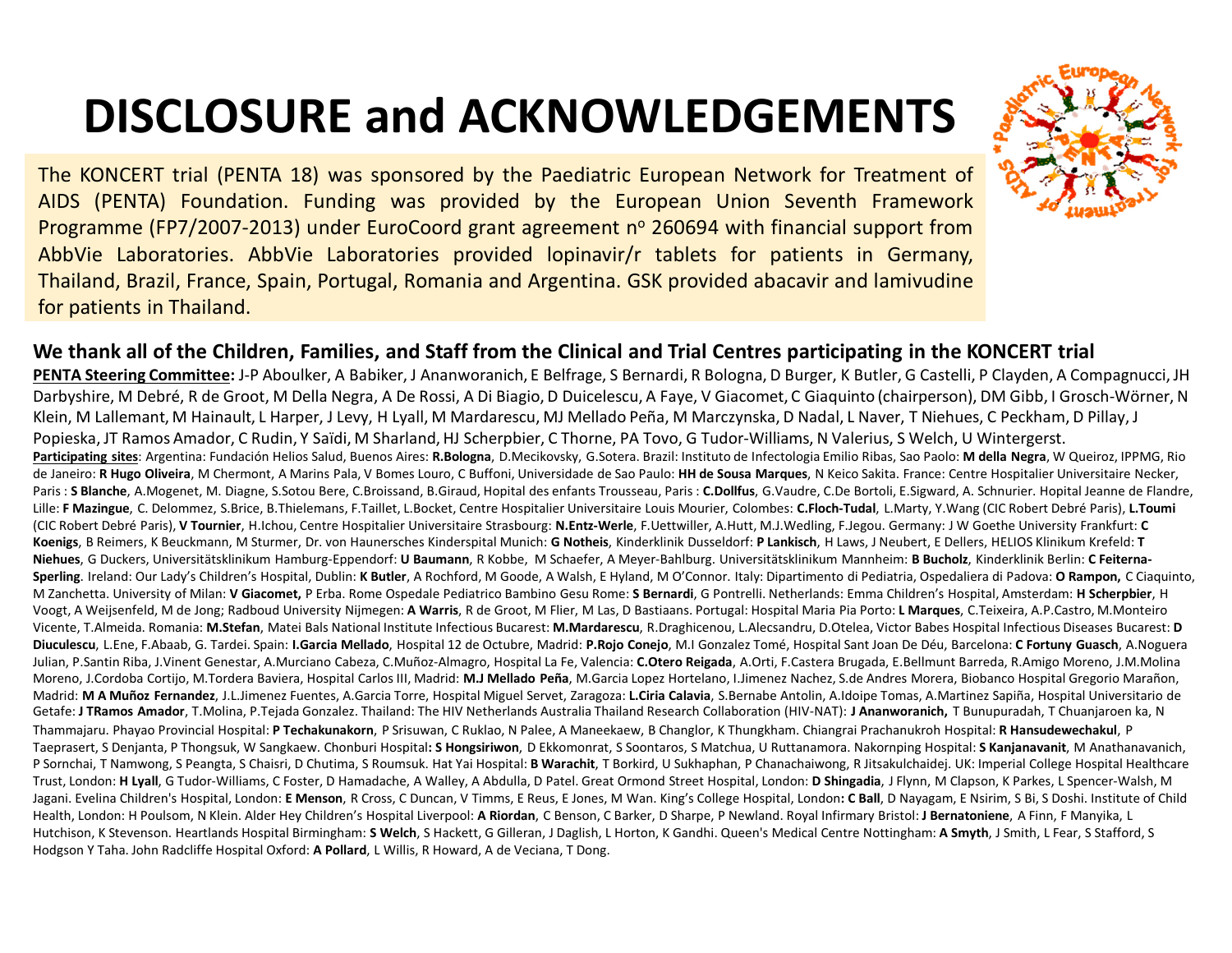### **BACKGROUND**



#### **Challenge to simplify adherence to medication**

- $\triangleright$  Adolescents taking more self responsibility
- $\triangleright$  children who rely on caregivers

#### **Decreasing frequency of dosing**

- $\triangleright$  increase convenience
- $\triangleright$  enhance adherence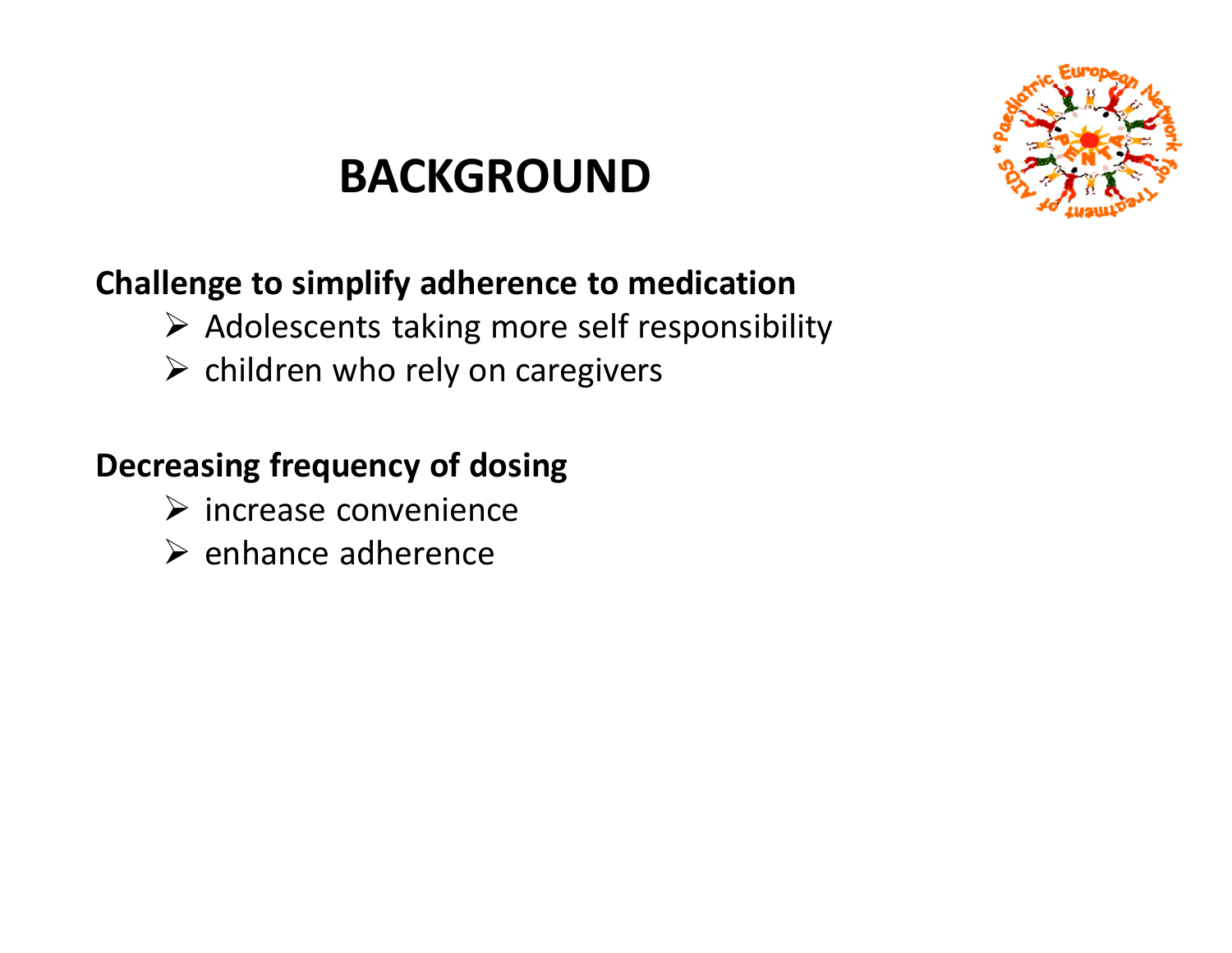## **DESIGN AND METHODS**



#### **Study hypothesis: QD dosing is as efficacious as BID dosing**

Phase II/III randomised, open-label, multi-center, non-inferiority trial

**Population:** HIV-1 positive, <18 yrs, ≥15kg, on lopinavir/r, andHIV-1 RNA <50c/ml for >24 weeks, no previous rebound on a PI

#### **Primary outcome: Time to confirmed HIV-1 RNA ≥50 copies/ml**

Pre-defined non-inferiority margin: 12% for the rebound rate of QD v BID by week 48 (estimated by Kaplan-Meier methods) in the ITT analysis

#### **Secondary outcomes:**

- $\bullet$  Time to confirmed HIV-1 RNA ≥400 copies/ml  $\qquad \bullet$  New major HIV-1 mutations
- Change in CD4%
- Grade 3 or 4 clinical & lab adverse events
- 
- Adherence/acceptability
- **Within-patient PK sub-study** comparison of QD/BID dosing of lopinavir/r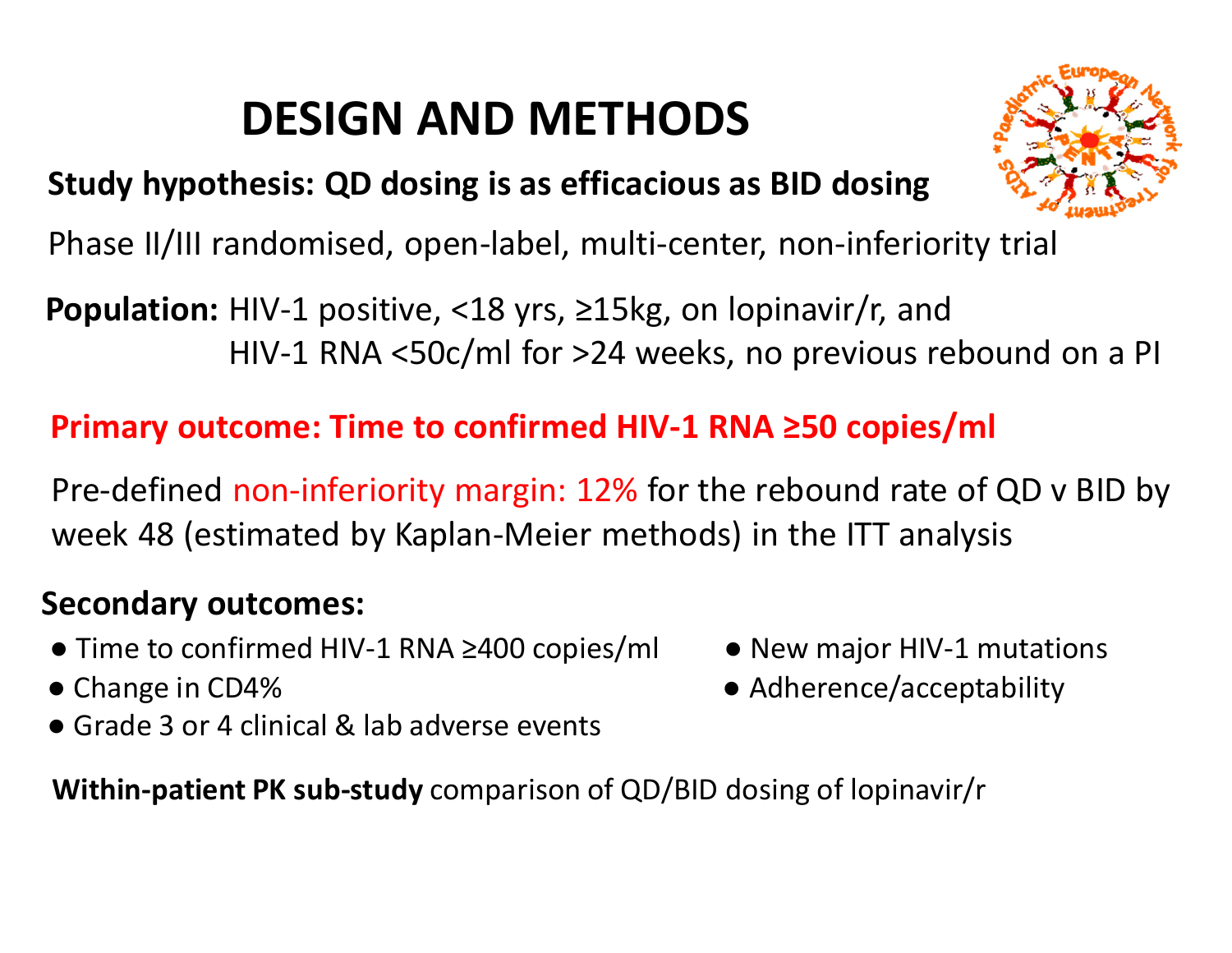# **ENROLLMENT**

 **173 children aged <18 years, weight ≥15 kgEurope** (46%), **Thailand** (34%), **South America** (20%)

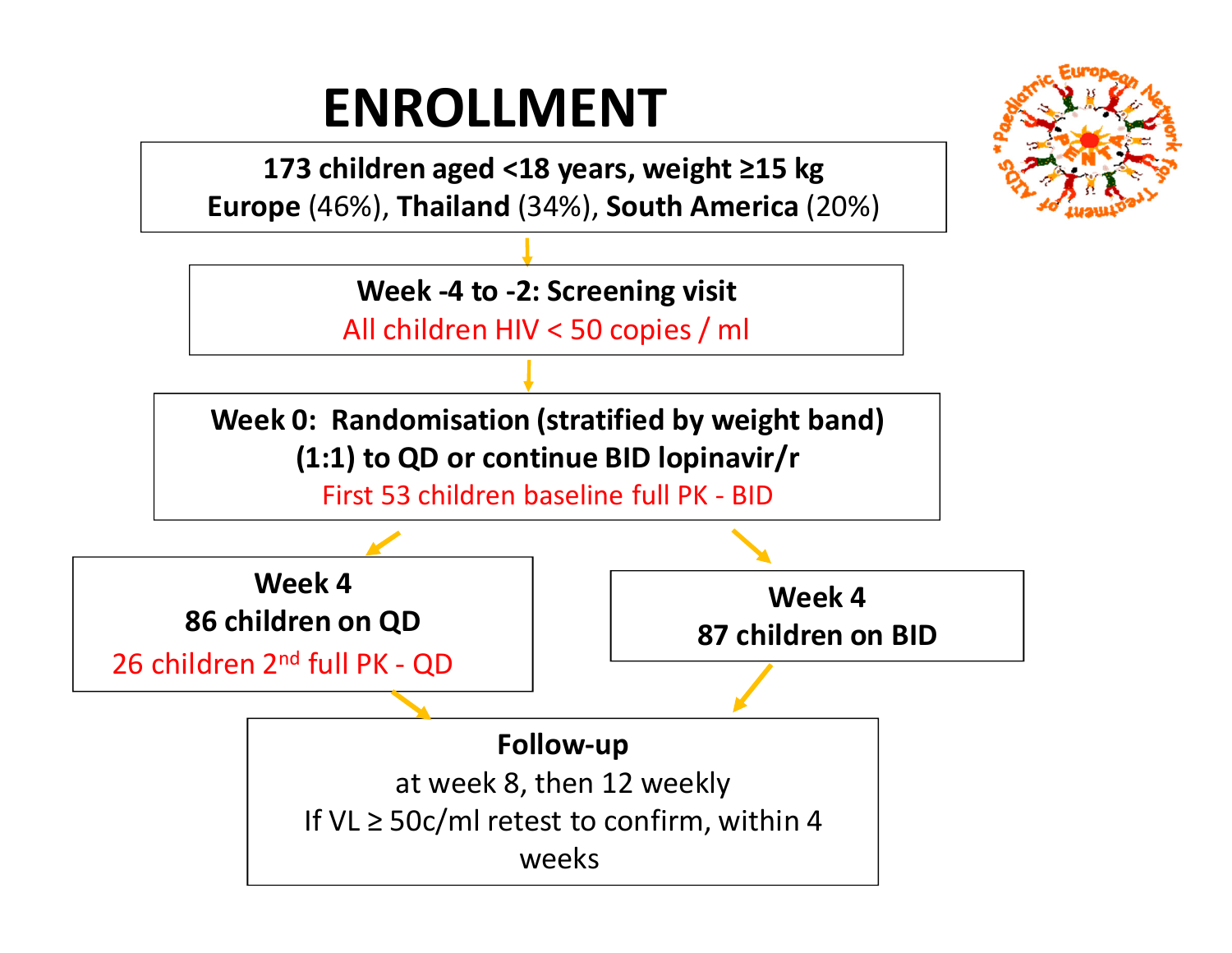### **BASELINE CHARACTERISTICS**



**Median age** [range]: 11.0 [3.8, 17.7] yrs (3-7yrs 18%; 8-12yrs 43%; 13<18yrs 39%)

**Ethnicity:** 35% Thai, 27% Black (African/other), 25% White, 6% mixed B/W, 6% other

|                                     | QD              | <b>BID</b>      |
|-------------------------------------|-----------------|-----------------|
| <b>No. of patients</b>              | $N = 86$        | $N=87$          |
| <b>CD4% median [range]</b>          | 32 [17, 50]     | 34 [14, 53]     |
| CD4 <30%                            | 34 (40%)        | 28 (33%)        |
| CD4 ≥30% to <40%                    | 42 (49%)        | 37 (43%)        |
| CD4 ≥40%                            | 9(11%)          | 21 (24%)        |
| Viral load (HIV-1 RNA)              |                 |                 |
| $\geq$ 50 c/mL at randomisation     | 12 (14%)        | 4(5%)           |
| $\geq$ 50 c/ml confirmed at 4 weeks | 5               |                 |
| <b>VL</b> : median [range]          | 120 [51, 91201] | 134.5 [57, 270] |
| <b>Baseline ART, 1st regime</b>     | 18 (21%)        | 17 (20%)        |
| <b>Exposed to 3 classes of ART</b>  | 41 (48%)        | 46 (53%)        |
| NRTI backbone AZT + 3TC/FTC         | 34 (40%)        | 43 (49%)        |
| ABC + 3TC/FTC                       | 19 (22%)        | 15 (17%)        |
| Any NRTI + TDF                      | 15 (17%)        | 14 (16%)        |
| other combos                        | 18 (21%)        | 15 (17%)        |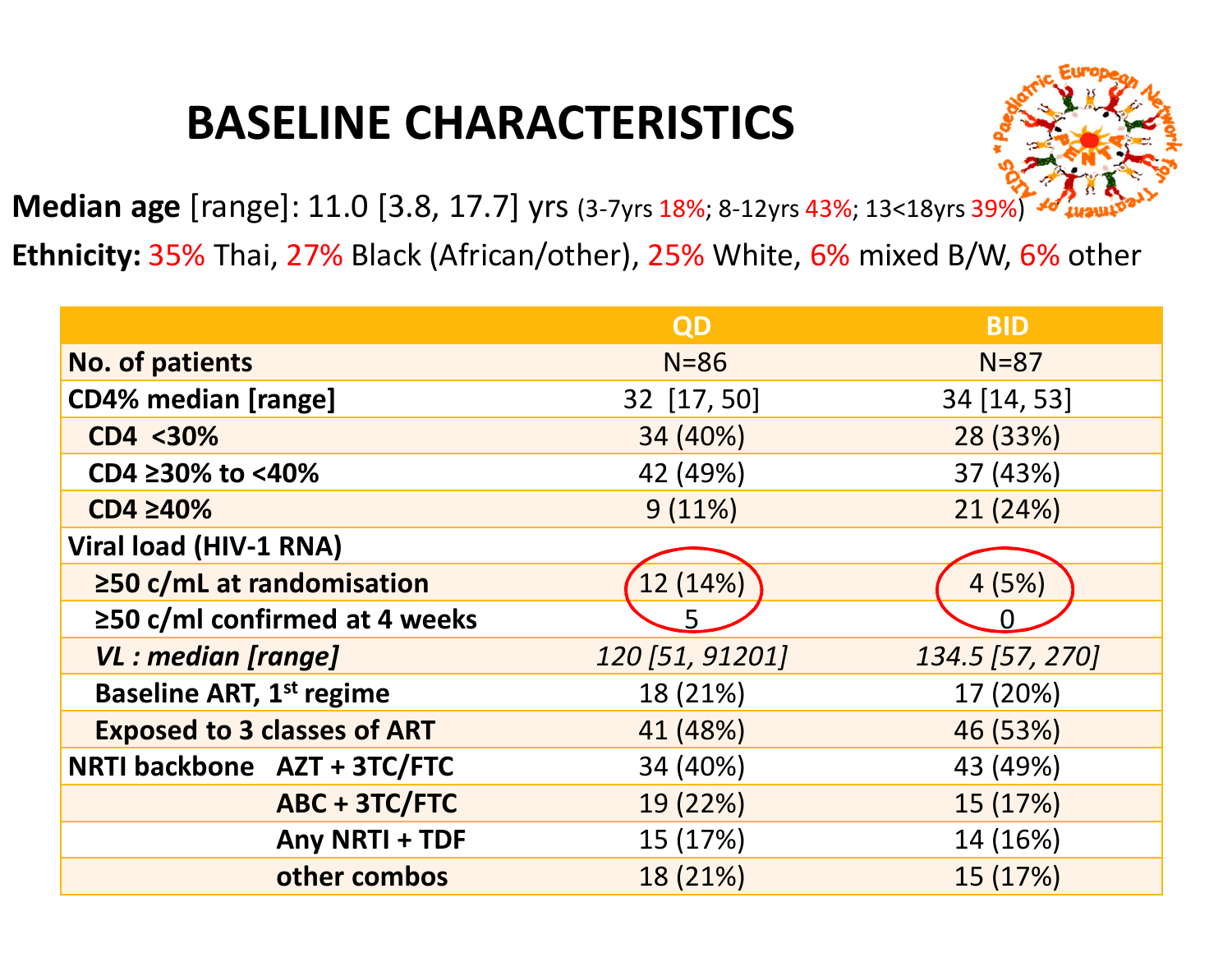

### **WITHIN PATIENT LOPINAVIR PK RESULTS**

|                                         | <b>BID (baseline)</b><br>geometric mean<br>$(95%$ CI) | <b>QD</b> (4 weeks)<br>geometric<br>mean (95% CI) | QD / BID<br>geom. mean<br><b>ratio (90% CI)</b> | <b>Adult data</b><br>(SPC)<br>mean (SD) | <b>KONCERT</b><br>mean (SD) |
|-----------------------------------------|-------------------------------------------------------|---------------------------------------------------|-------------------------------------------------|-----------------------------------------|-----------------------------|
|                                         | $N=26$                                                | $N=26$                                            | $N=26$                                          | $N=24$                                  | $N=26$                      |
| $\overline{\mathsf{AUC}_{0\text{-}24}}$ | 223.9                                                 | 160.9                                             | 0.72                                            | 154.1                                   | 171.5                       |
| $\lfloor$ (h*mg/L)                      | (194.8, 257.4)                                        | (138.4, 187.0)                                    | (0.61, 0.85)                                    | (61.4)                                  | (60.2)                      |
| $C_{\text{max}}$                        | 12.5                                                  | 14.0                                              | 1.13                                            | 11.8                                    | 14.5                        |
| (mg/L)                                  | (11.1, 14.0)                                          | (12.7, 15.6)                                      | (0.99, 1.28)                                    | <u>(3.7)</u>                            | (1.9)                       |
| $ C_{\text{last}} $                     | 5.69                                                  | 1.03                                              | 0.18                                            | 3.2                                     | 1.94                        |
| $\vert$ (mg/L)                          | (4.58, 7.07)                                          | (0.61, 1.75)                                      | (0.11, 0.29)                                    | (2.1)                                   | (1.89)                      |
| Clearance/                              | 0.084                                                 | 0.115                                             | 1.37                                            |                                         |                             |
| F                                       | (0.074, 0.096)                                        | (0.099, 0.134)                                    | (1.16, 1.61)                                    |                                         |                             |
| $(L/(h*kg))$                            |                                                       |                                                   |                                                 |                                         |                             |

PK sub-study and subsequent viral rebound:

One child on BID → trough Lopinavir level – 6.4 mg/L<br>One child on OD → trough Lopinavir level – 2.1 mg/L

One child on QD  $\rightarrow$  trough Lopinavir level – 2.1 mg/L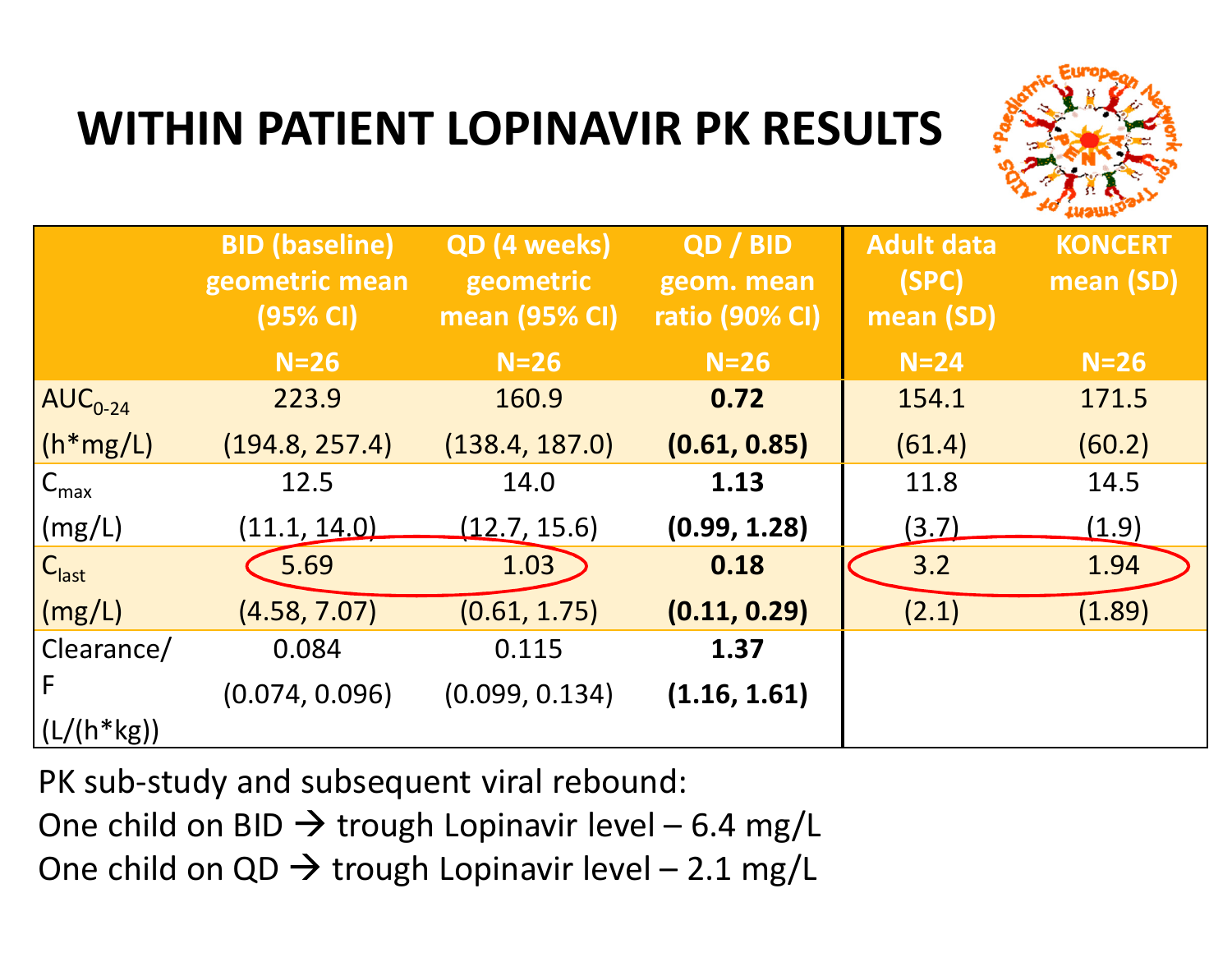## **PRIMARY ENDPOINT: HIV ≥50 at 48 weeks**

Difference in time to rebound  $(BID - QD) - 6$ %, 90% CI (-14% to 2%)



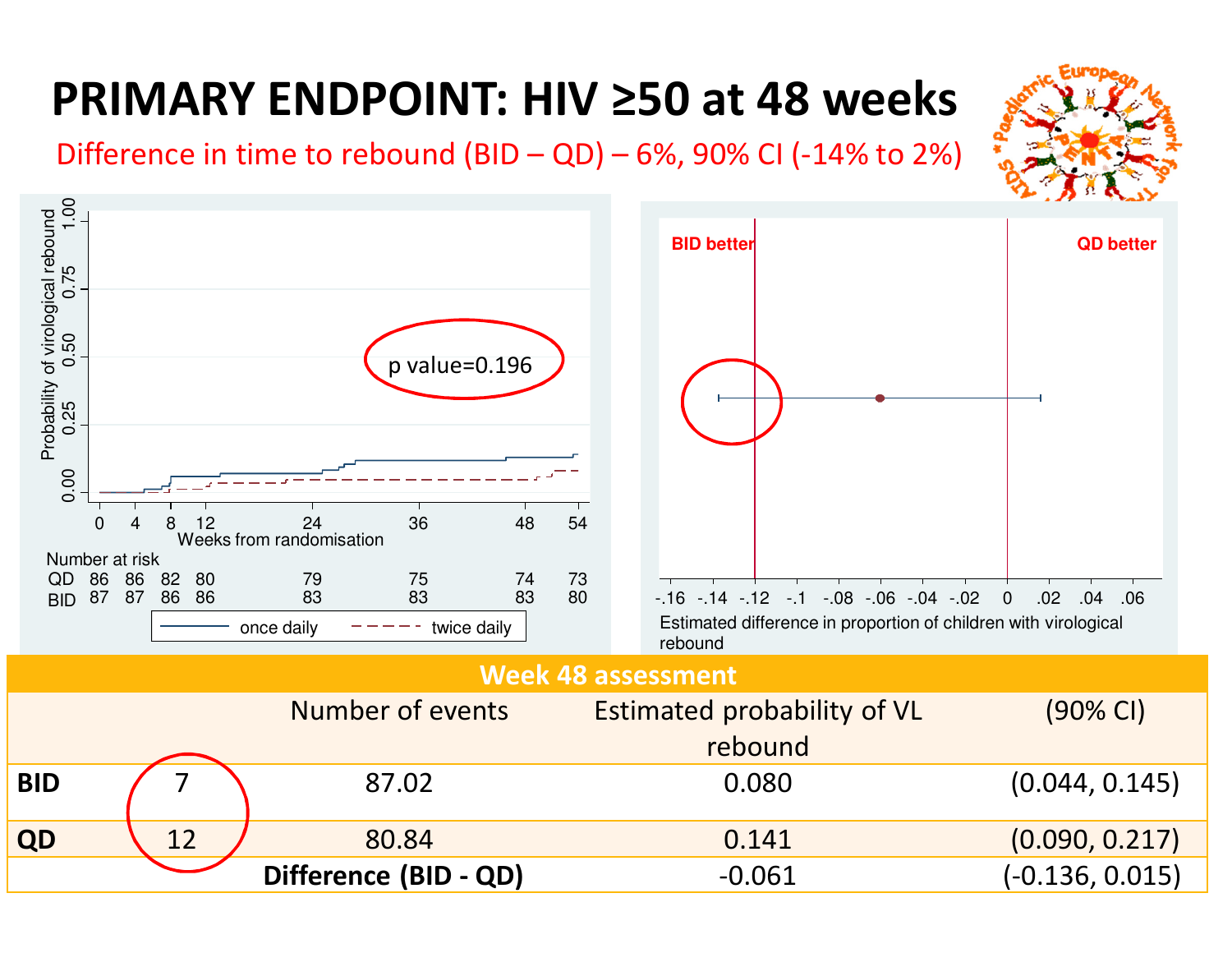#### **SECONDARY ENDPOINT: HIV ≥400 at 48 weeks**





#### **Week 48 assessment**

|            |   | Number of events Person years at risk | <b>Estimated probability of VL rebound</b> | $(90\% \text{ Cl})$ |
|------------|---|---------------------------------------|--------------------------------------------|---------------------|
| <b>BID</b> |   | 89.06                                 | 0.035                                      | (0.014, 0.087)      |
| QD         | 8 | 83.75                                 | 0.094                                      | (0.054, 0.162)      |
|            |   | Difference (BID - QD)                 | $-0.059$                                   | $(-0.119, -0.000)$  |
|            |   |                                       |                                            |                     |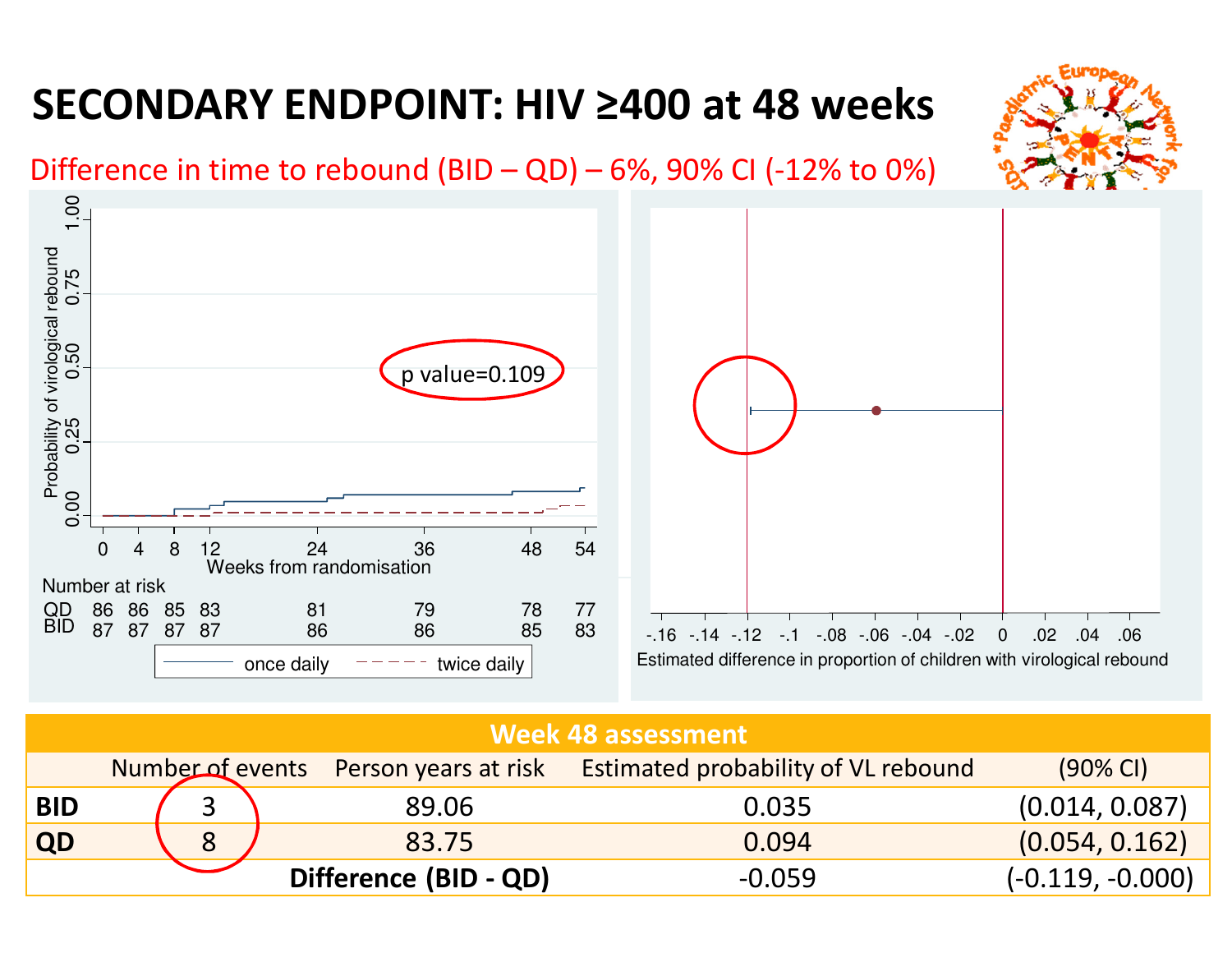#### **SECONDARY ENDPOINT: VIRAL REBOUND & RESISTANCE**



| <b>Patients with viral rebound (overall 11%)</b> | QD | BID |
|--------------------------------------------------|----|-----|
| VL ≥50 copies/ml at any point up to 48 week      | 12 |     |
| Remained on same dosing regime                   |    | 6   |
| Re-suppressed                                    |    |     |
| Switched back to BID                             |    |     |
| <b>Break in treatment</b>                        | 1  |     |
| Changed to another regimen                       |    |     |

#### 5 patients (3QD , 2 BID ) with "new" in- trial major mutations

| <b>Arm</b> | New mutations in-trial | <b>Mutations pre-trial</b> | <b>ART Exposure: Baseline (pre trial)</b> |
|------------|------------------------|----------------------------|-------------------------------------------|
| QD         | L <sub>101</sub>       | V75A, Y181I, M184V         | $ZDV + ddI + LPV/r$ (3TC, d4T, NVP)       |
| QD         | L74V                   | No previous test           | $DDI + TDF + LPV/r$ (ZDV, 3TC, D4T, ABC)  |
| QD         | <b>M184V</b>           | No previous test           | $ZDV + 3TC + LPV/r$                       |
| <b>BID</b> | D67N, K70R, M46I, V82A | M184V, V106M               | $ZDV + TDF + LPV/r$ (3TC, ABC, EFV)       |
| <b>BID</b> | M184V, L90M            | No previous test           | $ZDV + 3TC + LPV/r (DDI, DAT, NFV)$       |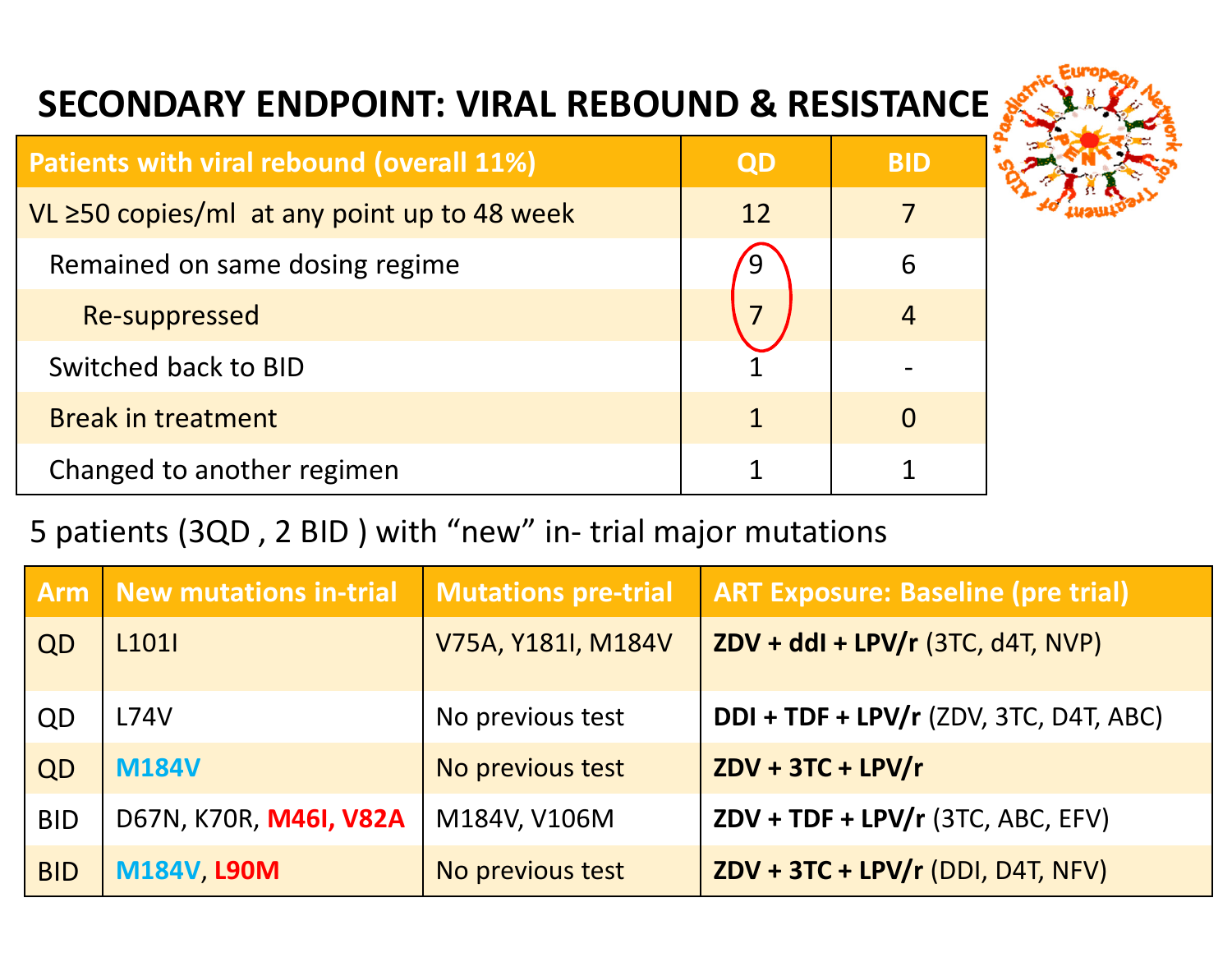#### **Further SECONDARY ENDPOINTS TO 48 WEEKS**

No significant difference in change in **CD4** or **metabolic parameters**



**Acceptability questionnaires**  $\rightarrow$  strong preference for QD dosing (baseline & end<br>study) study)

 $\blacktriangleright$ 84% of children/carers said they preferred QD to BID

**Adherence questionnaires**  $\rightarrow$  no significant difference between arms<br>Adherence questionnaires  $\rightarrow$  no significant difference between arms

 9% (QD) and 7% (BID) children/carers reported missing a dose within **3** days of a clinic visit (p=0.206)

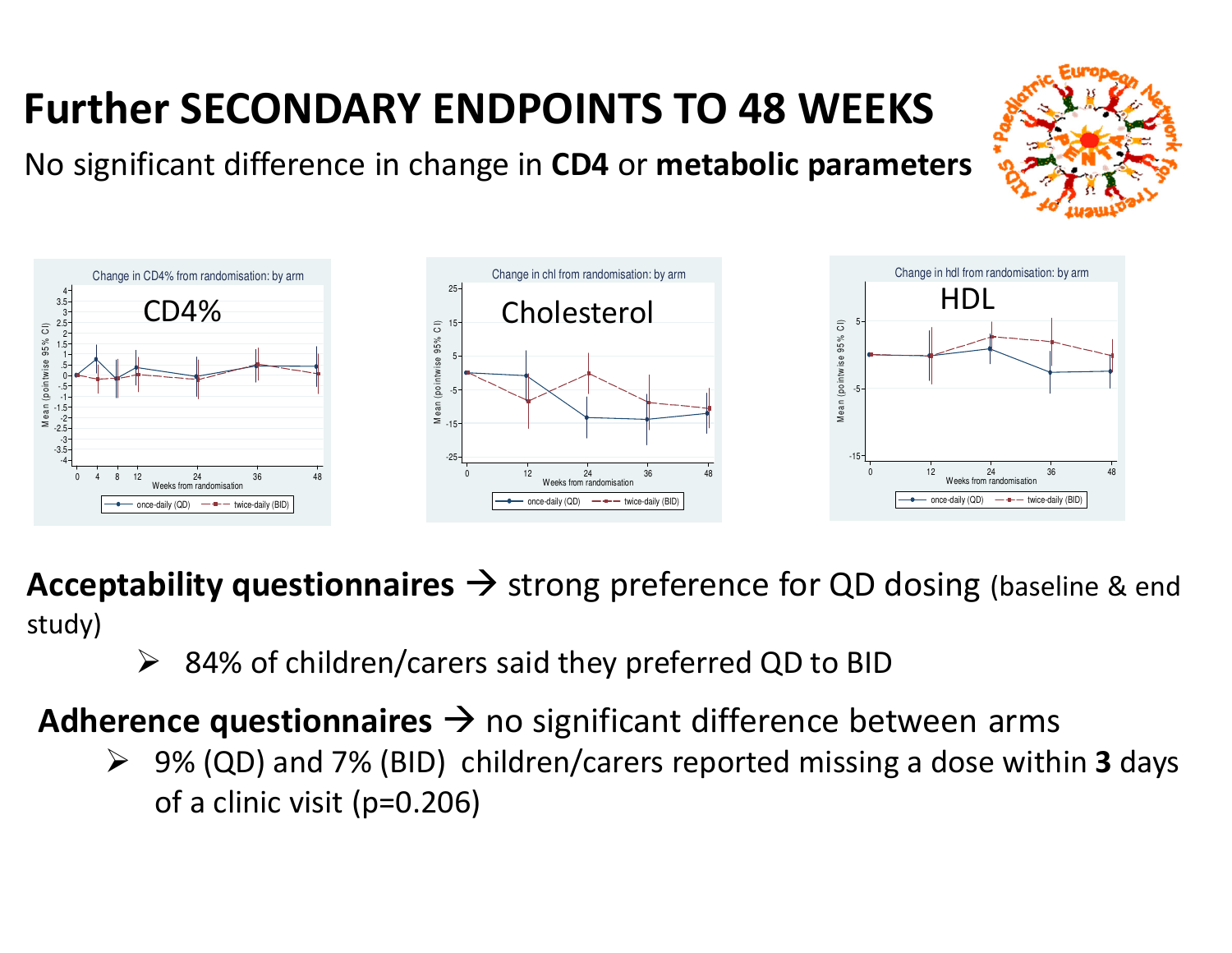### **CLINICAL EVENTS & SAFETY TO 48 WEEKS**



No deaths or new CDC stage C events3 new stage B events (all QD - pneumonia, herpes zoster, sepsis & cholecystitis)

|                                                      | QD       |              | <b>BID</b>   |              | p value  |
|------------------------------------------------------|----------|--------------|--------------|--------------|----------|
|                                                      | episodes | (children)   | episodes     | (children)   |          |
| <b>Total AEs</b>                                     | 273      | (73)         | 232          | (76)         | $0.91*$  |
| <b>Grade 1 and 2 AEs</b>                             | 255      | (71)         | 221          | (76)         | $0.82*$  |
| <b>Grade 3 and 4 AEs</b>                             | 18       | (10)         | 11           | (7)          | $0.61*$  |
| AEs leading to treatment<br>modification             | 4        | (2)          | $\mathbf{1}$ | (1)          | $1*$     |
| <b>SAEs</b>                                          | 9        | (8)          | 6            | (6)          | $0.78*$  |
| <b>SAE rate per hundred</b><br>person years (95% CI) | 0.10     | (0.05, 0.19) | 0.07         | (0.03, 0.15) | $0.57**$ |
| $*Fichor's QYQc+HQc+$                                |          |              |              |              |          |

\*Fisher's exact test \*\*p value from Poisson regression model

All SAEs were hospitalisations - one with diarrhoea, *POSSIBLY* related to lopinavir/r

2 QD changed back to BID because of AEs, at weeks 1 & 8 (GI related)